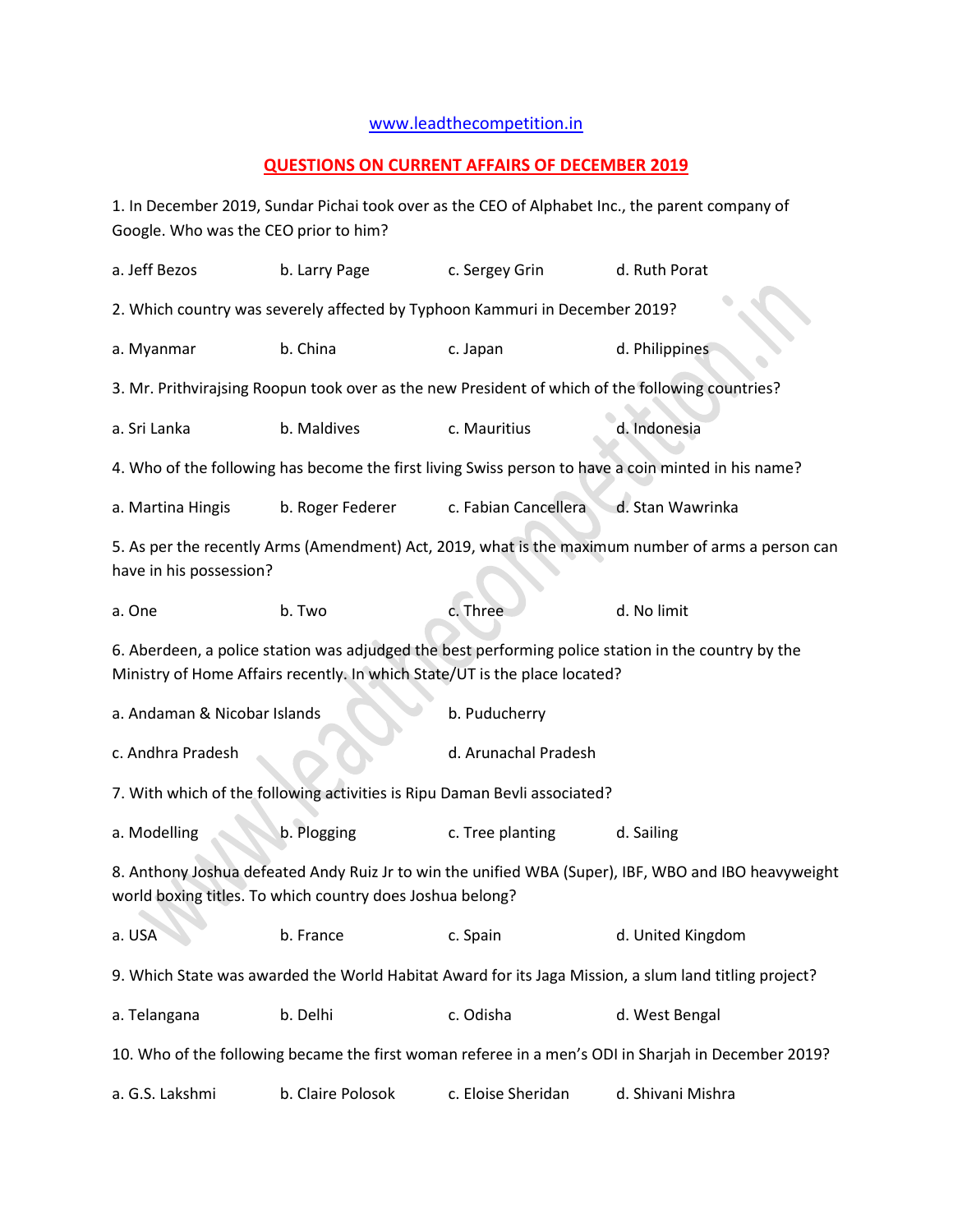11. Only 3 US Presidents have faced impeachment proceedings so far. Who of the following did not face the proceedings? a. Bill Clinton b. Donald Trump c. Andrew Johnson d. Lyndon B Johnson 12. With which of the following sports is Zeena Khitta associated? a. Boxing b. Shooting c. Archery d. Marathon 13. Which of the following tunnels has been renamed as Atal Tunnel? a. Rohtang Tunnel b. Banihal Tunnel c. Pir Panjal Tunnel d. Zozilla Tunnel 14. What is the name of bullet proof jacket developed by Major Anoop Mishra for the Indian Army? a. Bhabha Kavach b. Sarvatra Kavach d. Shresth Kavach d. Bhim Kavach 15. At which of the following places was the National Children's Science Congress held in December 2019? a. Bhubaneswar b. Bhopal c. Thiruvananthapuram d. Kolkata 16. Who of the following players have been named International Tennis Federation's Champions of the year 2019? a. Novak Djokovic and Naomi Osaka b. Rafael Nadal and Ashleigh Barty c. Roger Federer and Ashleigh Barty d. Dominic Thiem and Serena Williams 17. CFA-Franc, the common currency of eight African countries has been renamed as – a. Rico b. Dong c. Riel d. Eco 18. Who of the following has become the first Indian bowler to claim 2 hat-tricks in one-day internationals? a. Kuldeep Yadav b. Jaspreet Bumrah c. Rahul Chahar d. Umesh Yadav 19. How many countries participated in the 13<sup>th</sup> South Asian Games 2019 held in Nepal in Dec 2019? a. Five example and the state of the Six c. Seven b. Six c. Seven and d. Eight 20. Who is the composer and singer of Poshanam, the Bhartiya POSHAN Anthem? a. Vishal Dadlani b. Shankar Mahadevan c. Annu Malik d. Arman Malik 21. As per the Citizenship Amendment Act, 2019 what is the date for reckoning the legality of a migrant

from Pakistan, Afghanistan and Bangladesh?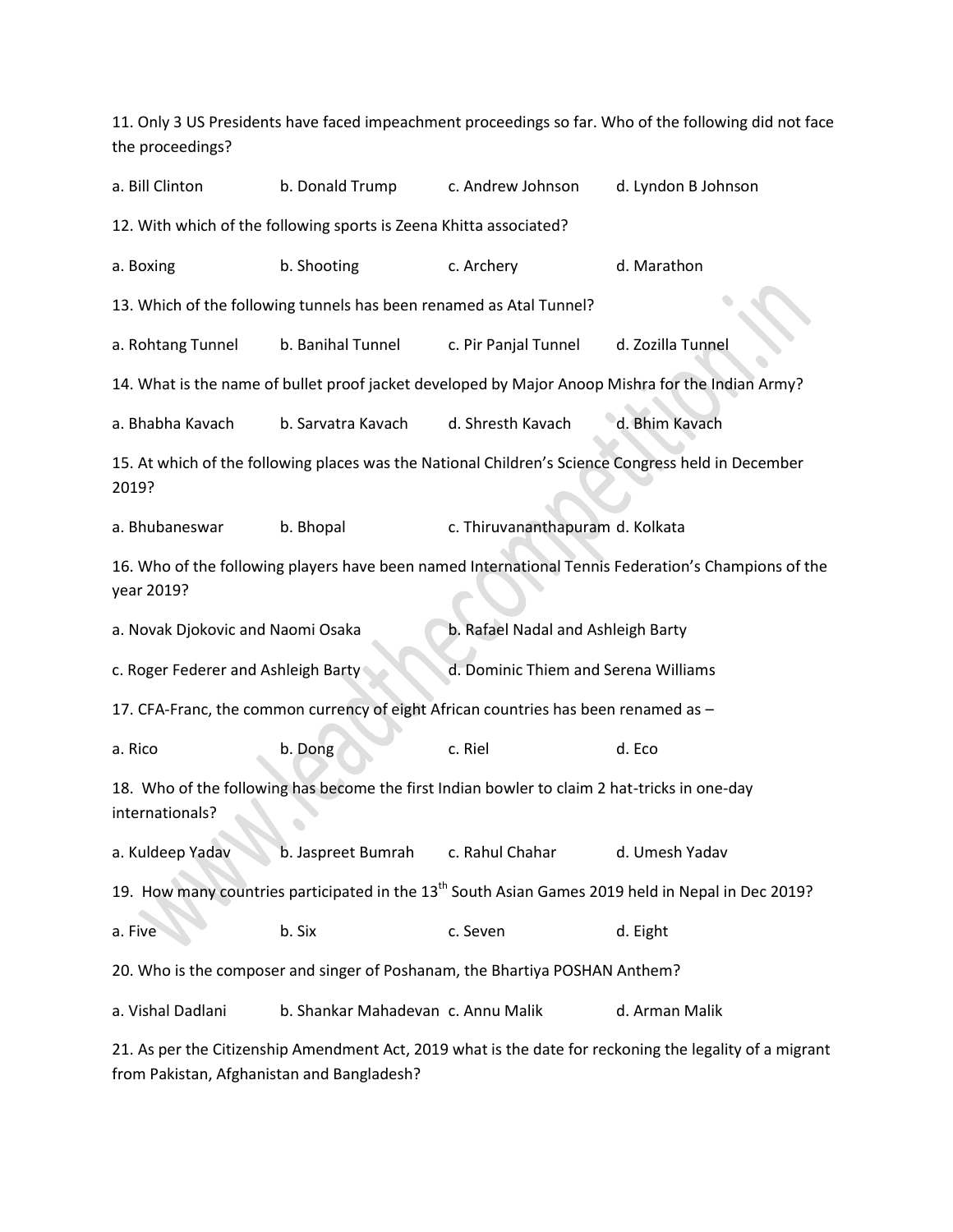| a. 31.12.2014                                                                                                                 | b. 01.04.2014                                                                                                               | c. 31.03.2014                                                                            | d. 01.01.2014                                                                                        |  |  |  |  |
|-------------------------------------------------------------------------------------------------------------------------------|-----------------------------------------------------------------------------------------------------------------------------|------------------------------------------------------------------------------------------|------------------------------------------------------------------------------------------------------|--|--|--|--|
|                                                                                                                               |                                                                                                                             | 22. Which of these launch vehicles carried the RISAT-2BR1 satellite into space?          |                                                                                                      |  |  |  |  |
| a. GSLV Mk-II                                                                                                                 | b. PSLV-C48                                                                                                                 | c. GSLV Mk-III                                                                           | d. PSLV-C46                                                                                          |  |  |  |  |
| published by Forbes in December 2019?                                                                                         |                                                                                                                             |                                                                                          | 23. Who of the following was ranked at No. 1 position in the World's Most Powerful Women list        |  |  |  |  |
| a. Nancy Pelosi                                                                                                               | b. Christine Lagarde                                                                                                        | c. Melinda Gates                                                                         | d. Angela Merkel                                                                                     |  |  |  |  |
| associated?                                                                                                                   |                                                                                                                             |                                                                                          | 24. Rani Rampal won the FICCI India Sportsperson of the Year - Female award. With which sport is she |  |  |  |  |
| a. Shooting                                                                                                                   | b. Wrestling                                                                                                                | c. Hockey                                                                                | d. Archery                                                                                           |  |  |  |  |
| 25. An Era of Darkness, the book which has been awarded the Sahitya Akademi Award for English<br>writing has been written by- |                                                                                                                             |                                                                                          |                                                                                                      |  |  |  |  |
| a. Shashi Tharoor                                                                                                             | b. Arundhati Roy                                                                                                            | c. Amitabha Bagchi                                                                       | d. Aravinda Adiga                                                                                    |  |  |  |  |
|                                                                                                                               | 26. George J Laurer who passed away in December 2019 was known for inventing the -<br>b. Bar Code<br>d. Bluetooth<br>c. GPS |                                                                                          |                                                                                                      |  |  |  |  |
| a. Calculator                                                                                                                 |                                                                                                                             |                                                                                          |                                                                                                      |  |  |  |  |
|                                                                                                                               |                                                                                                                             |                                                                                          | 27. Who is the author of the book Early Indians: The Story of our Ancestors and Where we came from?  |  |  |  |  |
| a. Aatish Taseer                                                                                                              | b. Tony Joseph                                                                                                              | c. Arun Shourie                                                                          | d. Gauri Lankesh                                                                                     |  |  |  |  |
| 28. Zozibini Tunzi, the newly crowned Miss Universe 2019 belongs to which country?                                            |                                                                                                                             |                                                                                          |                                                                                                      |  |  |  |  |
| a. Jamaica                                                                                                                    | b. Algeria                                                                                                                  | c. Cuba                                                                                  | d. South Africa                                                                                      |  |  |  |  |
| country?                                                                                                                      |                                                                                                                             |                                                                                          | 29. Urusula Gertrud von der Leyen, the new President of European Commission belongs to which         |  |  |  |  |
| a. Spain                                                                                                                      | b. France                                                                                                                   | c. Germany                                                                               | d. Portugal                                                                                          |  |  |  |  |
|                                                                                                                               |                                                                                                                             | 30. Which country has become the first in the world to recognize Indian Pharmacopoeia?   |                                                                                                      |  |  |  |  |
| a. Nepal                                                                                                                      | b. Bangladehs                                                                                                               | c. Bhutan                                                                                | d. Afghanistan                                                                                       |  |  |  |  |
|                                                                                                                               |                                                                                                                             | 31. Who of the following has been awarded the 2019 DSC Prize for South Asian Literature? |                                                                                                      |  |  |  |  |
| a. Amitabha Bagchi                                                                                                            | b. Madhuri Vijay                                                                                                            | c. Raj Kamal Jha                                                                         | d. Sadia Abbas                                                                                       |  |  |  |  |
| 32. To which of the following States has the Inner Line Permit regime extended by a Presidential order in                     |                                                                                                                             |                                                                                          |                                                                                                      |  |  |  |  |

December 2019?